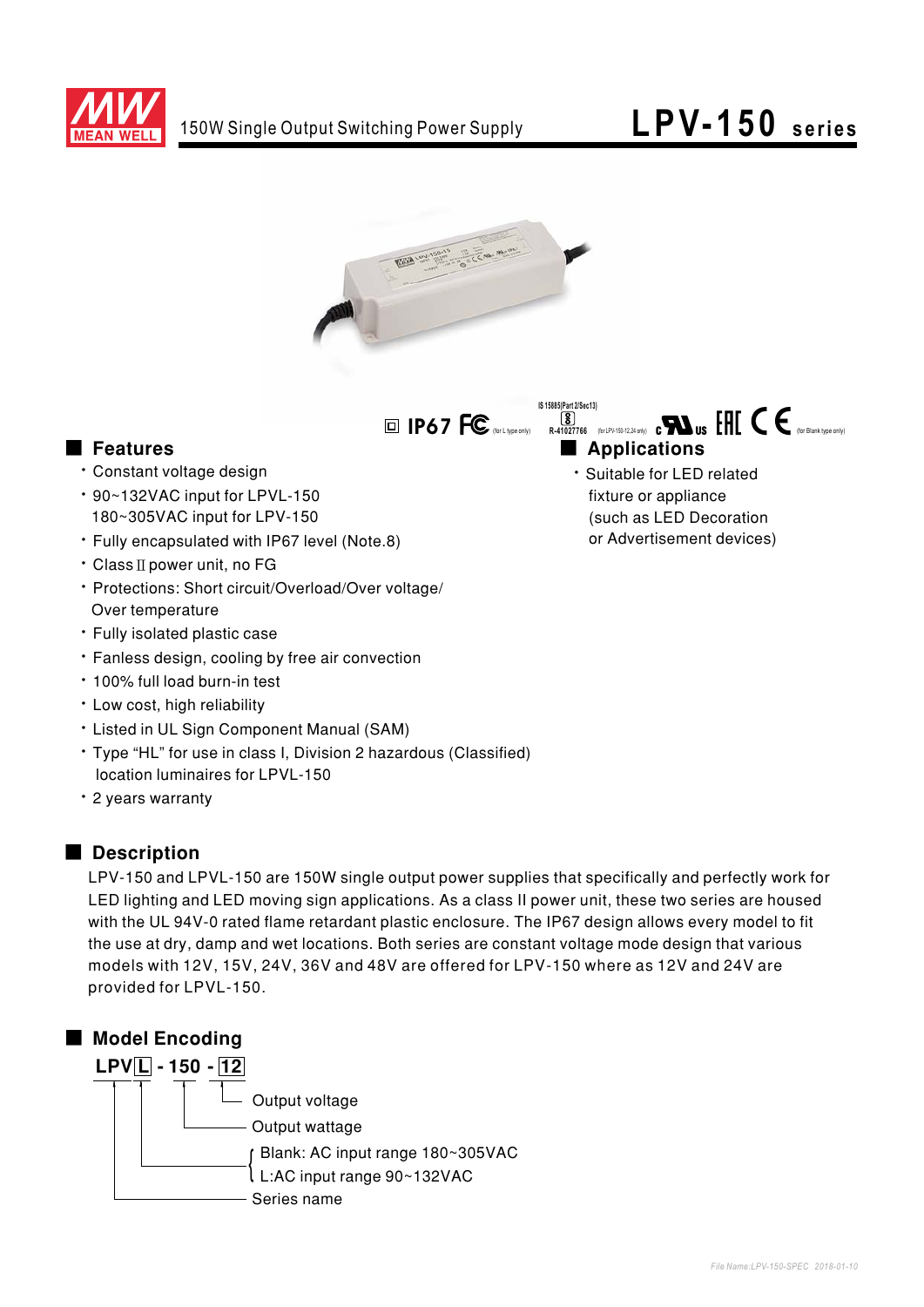

# 150W Single Output Switching Power Supply **LPV-150 series**

## **SPECIFICATION**

| <b>MODEL</b>                      |                                                                                                                                                                                                                                                                                                                                                                                                                                                                                                                                                                                                                                                                                                                                                                                                                                                                                                                                                                                                                                                                                                                                                              | $LPV$ -150-12     | LPV-150-15                                                                                                        | $LPV$ -150-24 | LPV-150-36            | LPV-150-48 |            |
|-----------------------------------|--------------------------------------------------------------------------------------------------------------------------------------------------------------------------------------------------------------------------------------------------------------------------------------------------------------------------------------------------------------------------------------------------------------------------------------------------------------------------------------------------------------------------------------------------------------------------------------------------------------------------------------------------------------------------------------------------------------------------------------------------------------------------------------------------------------------------------------------------------------------------------------------------------------------------------------------------------------------------------------------------------------------------------------------------------------------------------------------------------------------------------------------------------------|-------------------|-------------------------------------------------------------------------------------------------------------------|---------------|-----------------------|------------|------------|
| <b>DC VOLTAGE</b>                 |                                                                                                                                                                                                                                                                                                                                                                                                                                                                                                                                                                                                                                                                                                                                                                                                                                                                                                                                                                                                                                                                                                                                                              | 12V               | 15V                                                                                                               | <b>24V</b>    | 36V                   | 48V        |            |
| <b>OUTPUT</b>                     | <b>RATED CURRENT</b>                                                                                                                                                                                                                                                                                                                                                                                                                                                                                                                                                                                                                                                                                                                                                                                                                                                                                                                                                                                                                                                                                                                                         |                   | 10A                                                                                                               | 8A            | 6.3A                  | 4.2A       | 3.2A       |
|                                   | <b>CURRENT RANGE</b>                                                                                                                                                                                                                                                                                                                                                                                                                                                                                                                                                                                                                                                                                                                                                                                                                                                                                                                                                                                                                                                                                                                                         |                   | $0 - 10A$                                                                                                         | $0 - 8A$      | $0 - 6.3A$            | $0 - 4.2A$ | $0 - 3.2A$ |
|                                   | <b>RATED POWER</b>                                                                                                                                                                                                                                                                                                                                                                                                                                                                                                                                                                                                                                                                                                                                                                                                                                                                                                                                                                                                                                                                                                                                           |                   | <b>120W</b>                                                                                                       | 120W          | 151.2W                | 151.2W     | 153.6W     |
|                                   | RIPPLE & NOISE (max.) Note.2 200mVp-p                                                                                                                                                                                                                                                                                                                                                                                                                                                                                                                                                                                                                                                                                                                                                                                                                                                                                                                                                                                                                                                                                                                        |                   |                                                                                                                   | 200mVp-p      | 200mVp-p              | 200mVp-p   | 200mVp-p   |
|                                   | VOLTAGE TOLERANCE Note.3   ±5.0%                                                                                                                                                                                                                                                                                                                                                                                                                                                                                                                                                                                                                                                                                                                                                                                                                                                                                                                                                                                                                                                                                                                             |                   |                                                                                                                   |               |                       |            |            |
|                                   | <b>LINE REGULATION</b>                                                                                                                                                                                                                                                                                                                                                                                                                                                                                                                                                                                                                                                                                                                                                                                                                                                                                                                                                                                                                                                                                                                                       |                   | ±1.0%                                                                                                             |               |                       |            |            |
|                                   | <b>LOAD REGULATION</b>                                                                                                                                                                                                                                                                                                                                                                                                                                                                                                                                                                                                                                                                                                                                                                                                                                                                                                                                                                                                                                                                                                                                       |                   | ±2.0%                                                                                                             |               |                       |            |            |
|                                   | <b>SETUP, RISE TIME</b>                                                                                                                                                                                                                                                                                                                                                                                                                                                                                                                                                                                                                                                                                                                                                                                                                                                                                                                                                                                                                                                                                                                                      |                   | Note.6 LPV-150: 500ms, 50ms / 230VAC 500ms, 50ms / 277VAC;<br>LPVL-150: 1500ms, 50ms / 115VAC                     |               |                       |            |            |
|                                   | <b>HOLD UP TIME (Typ.)</b>                                                                                                                                                                                                                                                                                                                                                                                                                                                                                                                                                                                                                                                                                                                                                                                                                                                                                                                                                                                                                                                                                                                                   |                   | LPV-150: 18ms/230VAC 20ms/277VAC at full load:<br>LPVL-150: 10ms/115VAC at full load                              |               |                       |            |            |
|                                   | <b>VOLTAGE RANGE</b>                                                                                                                                                                                                                                                                                                                                                                                                                                                                                                                                                                                                                                                                                                                                                                                                                                                                                                                                                                                                                                                                                                                                         |                   | Note.4 LPV-150: 180 ~ 305VAC 254 ~ 431VDC:<br>LPVL-150: 90~132VAC 254 ~ 370VDC                                    |               |                       |            |            |
| <b>INPUT</b>                      | <b>FREQUENCY RANGE</b>                                                                                                                                                                                                                                                                                                                                                                                                                                                                                                                                                                                                                                                                                                                                                                                                                                                                                                                                                                                                                                                                                                                                       |                   | $47 - 63$ Hz                                                                                                      |               |                       |            |            |
|                                   | <b>EFFICIENCY (Typ.)</b>                                                                                                                                                                                                                                                                                                                                                                                                                                                                                                                                                                                                                                                                                                                                                                                                                                                                                                                                                                                                                                                                                                                                     |                   | 87%                                                                                                               | 88%           | 89%                   | 89%        | 90%        |
|                                   | <b>AC CURRENT</b>                                                                                                                                                                                                                                                                                                                                                                                                                                                                                                                                                                                                                                                                                                                                                                                                                                                                                                                                                                                                                                                                                                                                            |                   | LPV-150: 1.7A/230VAC 1.5A/277VAC;                                                                                 |               | LPVL-150: 3.0A/115VAC |            |            |
|                                   | <b>INRUSH CURRENT</b>                                                                                                                                                                                                                                                                                                                                                                                                                                                                                                                                                                                                                                                                                                                                                                                                                                                                                                                                                                                                                                                                                                                                        | <b>Blank type</b> | COLD START 60A(twidth=900µs measured at 50% Ipeak) at 230VAC                                                      |               |                       |            |            |
|                                   | (Typ.)                                                                                                                                                                                                                                                                                                                                                                                                                                                                                                                                                                                                                                                                                                                                                                                                                                                                                                                                                                                                                                                                                                                                                       | L type            | COLD START 75A (twidth=900µs measured at 50% Ipeak) at 115VAC                                                     |               |                       |            |            |
|                                   |                                                                                                                                                                                                                                                                                                                                                                                                                                                                                                                                                                                                                                                                                                                                                                                                                                                                                                                                                                                                                                                                                                                                                              |                   |                                                                                                                   |               |                       |            |            |
|                                   | MAX. No. of PSUs Blank type<br>on 16A CIRCUIT<br><b>BREAKER</b>                                                                                                                                                                                                                                                                                                                                                                                                                                                                                                                                                                                                                                                                                                                                                                                                                                                                                                                                                                                                                                                                                              |                   | 2 units (circuit breaker of type B) / 3 units (circuit breaker of type C) at 230VAC                               |               |                       |            |            |
|                                   |                                                                                                                                                                                                                                                                                                                                                                                                                                                                                                                                                                                                                                                                                                                                                                                                                                                                                                                                                                                                                                                                                                                                                              |                   | 1 units (circuit breaker of type B) / 2 units (circuit breaker of type C) at 115VAC                               |               |                       |            |            |
|                                   |                                                                                                                                                                                                                                                                                                                                                                                                                                                                                                                                                                                                                                                                                                                                                                                                                                                                                                                                                                                                                                                                                                                                                              | L type            |                                                                                                                   |               |                       |            |            |
|                                   | <b>LEAKAGE CURRENT</b>                                                                                                                                                                                                                                                                                                                                                                                                                                                                                                                                                                                                                                                                                                                                                                                                                                                                                                                                                                                                                                                                                                                                       |                   | LPV-150: 0.25mA / 240VAC<br>LPVL-150:0.25mA / 120VAC                                                              |               |                       |            |            |
| <b>PROTECTION</b>                 | <b>OVERLOAD</b>                                                                                                                                                                                                                                                                                                                                                                                                                                                                                                                                                                                                                                                                                                                                                                                                                                                                                                                                                                                                                                                                                                                                              |                   | 110 $\sim$ 150% rated output power                                                                                |               |                       |            |            |
|                                   |                                                                                                                                                                                                                                                                                                                                                                                                                                                                                                                                                                                                                                                                                                                                                                                                                                                                                                                                                                                                                                                                                                                                                              |                   | Protection type : Hiccup mode, recovers automatically after fault condition is removed                            |               |                       |            |            |
|                                   | <b>OVER VOLTAGE</b>                                                                                                                                                                                                                                                                                                                                                                                                                                                                                                                                                                                                                                                                                                                                                                                                                                                                                                                                                                                                                                                                                                                                          |                   | $13.5 - 18V$                                                                                                      | $17 - 25V$    | $27 - 35V$            | $40 - 49V$ | $52 - 63V$ |
|                                   |                                                                                                                                                                                                                                                                                                                                                                                                                                                                                                                                                                                                                                                                                                                                                                                                                                                                                                                                                                                                                                                                                                                                                              |                   | Protection type : Shut down o/p voltage, re-power on to recover                                                   |               |                       |            |            |
|                                   | <b>OVER TEMPERATURE</b>                                                                                                                                                                                                                                                                                                                                                                                                                                                                                                                                                                                                                                                                                                                                                                                                                                                                                                                                                                                                                                                                                                                                      |                   | Shut down o/p voltage, recovers automatically after temperature goes down                                         |               |                       |            |            |
| <b>ENVIRONMENT</b>                | <b>WORKING TEMP.</b>                                                                                                                                                                                                                                                                                                                                                                                                                                                                                                                                                                                                                                                                                                                                                                                                                                                                                                                                                                                                                                                                                                                                         |                   | -25 ~ +65°C (Refer to "Derating Curve")                                                                           |               |                       |            |            |
|                                   | <b>WORKING HUMIDITY</b>                                                                                                                                                                                                                                                                                                                                                                                                                                                                                                                                                                                                                                                                                                                                                                                                                                                                                                                                                                                                                                                                                                                                      |                   | 20~90% RH non-condensing                                                                                          |               |                       |            |            |
|                                   | <b>STORAGE TEMP., HUMIDITY</b>                                                                                                                                                                                                                                                                                                                                                                                                                                                                                                                                                                                                                                                                                                                                                                                                                                                                                                                                                                                                                                                                                                                               |                   | $-40 \sim +80^{\circ}$ C, 10 ~ 95% RH                                                                             |               |                       |            |            |
|                                   | <b>TEMP, COEFFICIENT</b>                                                                                                                                                                                                                                                                                                                                                                                                                                                                                                                                                                                                                                                                                                                                                                                                                                                                                                                                                                                                                                                                                                                                     |                   | $\pm 0.03\%$ °C (0 ~ 40°C for LPV-150-12,15 and LPVL-150-12,24;0~50°C for LPV-150-24,36,48)                       |               |                       |            |            |
|                                   | <b>VIBRATION</b>                                                                                                                                                                                                                                                                                                                                                                                                                                                                                                                                                                                                                                                                                                                                                                                                                                                                                                                                                                                                                                                                                                                                             |                   | 10 ~ 500Hz, 2G 10min./1cycle, period for 60min. each along X, Y, Z axes                                           |               |                       |            |            |
| <b>SAFETY &amp;</b><br><b>EMC</b> | <b>SAFETY</b><br><b>STANDARDS</b>                                                                                                                                                                                                                                                                                                                                                                                                                                                                                                                                                                                                                                                                                                                                                                                                                                                                                                                                                                                                                                                                                                                            | <b>Blank type</b> | UL8750, CSA C22.2 No 250.13-12, UL879, CSA C22.2 No.207-M89, BIS IS15885(for LPV-150-12, 24 only), EAC TP TC 004, |               |                       |            |            |
|                                   |                                                                                                                                                                                                                                                                                                                                                                                                                                                                                                                                                                                                                                                                                                                                                                                                                                                                                                                                                                                                                                                                                                                                                              |                   | IP67 approved. Design refer to EN60950-1                                                                          |               |                       |            |            |
|                                   |                                                                                                                                                                                                                                                                                                                                                                                                                                                                                                                                                                                                                                                                                                                                                                                                                                                                                                                                                                                                                                                                                                                                                              | L type            | UL8750(type"HL"), CSA C22.2 No 250.13-12, UL879, CSA C22.2 No.207-M89, IP67 approved                              |               |                       |            |            |
|                                   | <b>WITHSTAND VOLTAGE</b>                                                                                                                                                                                                                                                                                                                                                                                                                                                                                                                                                                                                                                                                                                                                                                                                                                                                                                                                                                                                                                                                                                                                     |                   | I/P-O/P:3KVAC                                                                                                     |               |                       |            |            |
|                                   | <b>ISOLATION RESISTANCE</b>                                                                                                                                                                                                                                                                                                                                                                                                                                                                                                                                                                                                                                                                                                                                                                                                                                                                                                                                                                                                                                                                                                                                  |                   | I/P-O/P:>100M Ohms / 500VDC / 25°C/ 70% RH                                                                        |               |                       |            |            |
|                                   | <b>Blank type</b><br><b>EMC EMISSION</b>                                                                                                                                                                                                                                                                                                                                                                                                                                                                                                                                                                                                                                                                                                                                                                                                                                                                                                                                                                                                                                                                                                                     |                   | Compliance to EN55032 (CISPR32) Class B, EN61000-3-2 Class A(≤80% load), EN61000-3-3, EAC TP TC 020               |               |                       |            |            |
|                                   |                                                                                                                                                                                                                                                                                                                                                                                                                                                                                                                                                                                                                                                                                                                                                                                                                                                                                                                                                                                                                                                                                                                                                              | L type            | Compliance to FCC part 15                                                                                         |               |                       |            |            |
|                                   | <b>EMC IMMUNITY</b>                                                                                                                                                                                                                                                                                                                                                                                                                                                                                                                                                                                                                                                                                                                                                                                                                                                                                                                                                                                                                                                                                                                                          | <b>Blank type</b> | Compliance to EN61000-4-2,3,4,5,6,8,11; EN55024, light industry level, criteria A, EAC TP TC 020                  |               |                       |            |            |
|                                   | L type                                                                                                                                                                                                                                                                                                                                                                                                                                                                                                                                                                                                                                                                                                                                                                                                                                                                                                                                                                                                                                                                                                                                                       |                   | Design refer to IEC61000-4-2,3,4,5,6,8,11; light industry level, criteria A                                       |               |                       |            |            |
|                                   | <b>MTBF</b>                                                                                                                                                                                                                                                                                                                                                                                                                                                                                                                                                                                                                                                                                                                                                                                                                                                                                                                                                                                                                                                                                                                                                  |                   | 703Khrs min.<br>MIL-HDBK-217F $(25^{\circ}C)$                                                                     |               |                       |            |            |
| <b>OTHERS</b>                     | <b>DIMENSION</b>                                                                                                                                                                                                                                                                                                                                                                                                                                                                                                                                                                                                                                                                                                                                                                                                                                                                                                                                                                                                                                                                                                                                             |                   | 191*63*37.5mm (L*W*H)                                                                                             |               |                       |            |            |
|                                   | <b>PACKING</b>                                                                                                                                                                                                                                                                                                                                                                                                                                                                                                                                                                                                                                                                                                                                                                                                                                                                                                                                                                                                                                                                                                                                               |                   | LPV-150: 0.74Kg;20pcs/15.8Kg/0.95CUFT;<br>LPVL-150: 0.85Kg;20pcs/17Kg/0.95CUFT                                    |               |                       |            |            |
| <b>NOTE</b>                       | 1. All parameters NOT specially mentioned are measured at 230VAC(115VAC for LPVL) input, rated load and 25°C of ambient temperature.<br>2. Ripple & noise are measured at 20MHz of bandwidth by using a 12" twisted pair-wire terminated with a 0.1uf & 47uf parallel capacitor.<br>3. Tolerance: includes set up tolerance, line regulation and load regulation.<br>4. Derating may be needed under low input voltage. Please check the static characteristics for more details.<br>5. The power supply is considered as a component that will be operated in combination with final equipment. Since EMC performance will be affected by the<br>complete installation, the final equipment manufacturers must re-qualify EMC Directive on the complete installation again.<br>6. Length of set up time is measured at first cold start. Turning ON/OFF the power supply may lead to increase of the set up time.<br>7. The unit might not be suitable for lighting applications in EU countries. Please check with your local authorities for the possible use of the unit.<br>8. Suitable for indoor use or outdoor use without direct sunlight exposure. |                   |                                                                                                                   |               |                       |            |            |

*File Name:LPV-150-SPEC 2018-01-10*